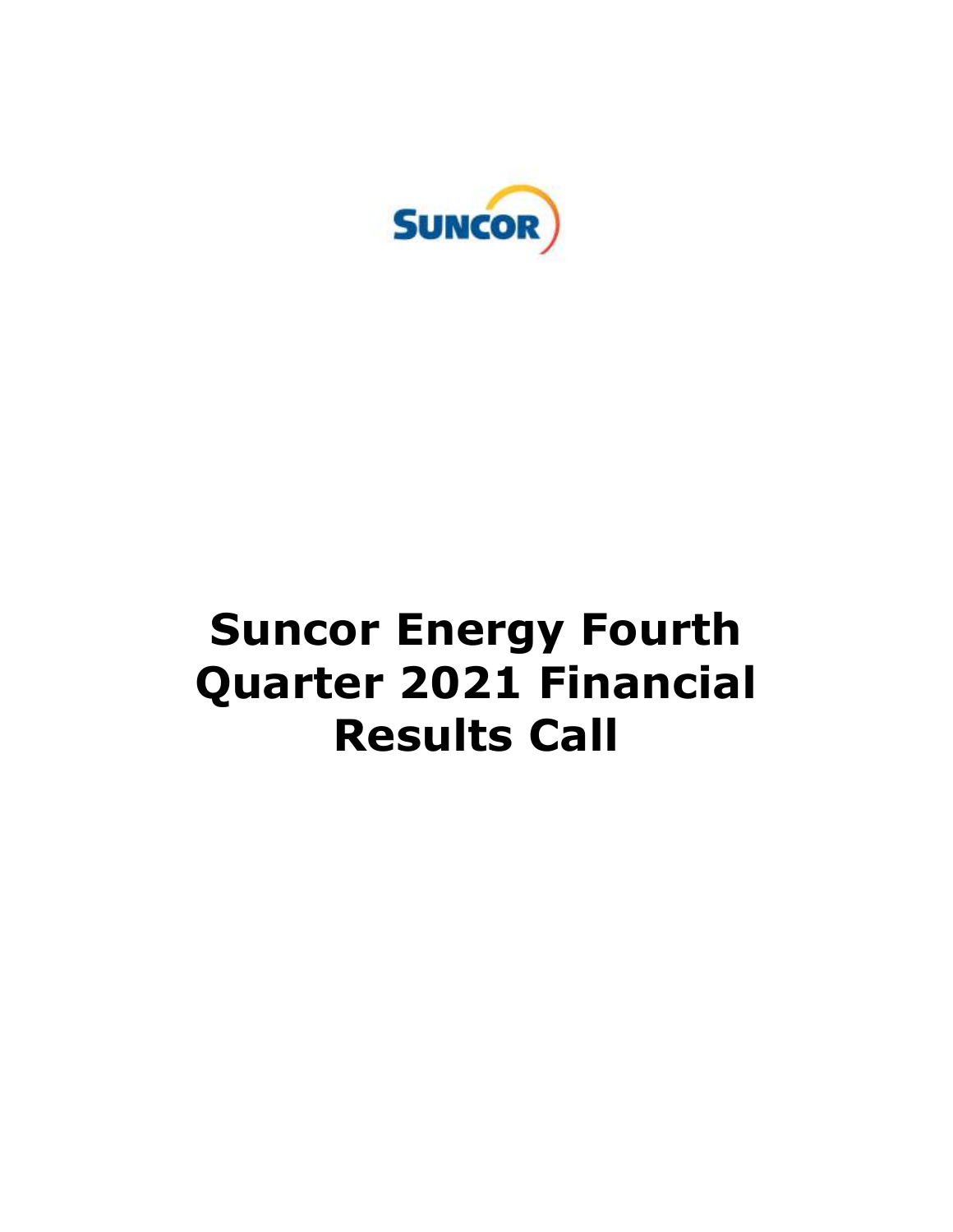**Operator:** Good day and thank you for standing by. Welcome to the Suncor Energy fourth quarter 2021 results conference call. [Operator instructions]. I would now like to hand the conference over to your speaker today, Mr. Trevor Bell, vice president of investor relations.

Mr. Bell, the floor is yours.

## **Introduction**  Trevor Bell *Vice President of Investor Relations, Suncor Energy Inc.*

Thank you, operator, and good morning. Welcome to Suncor's fourth quarter earnings call. With me this morning are Mark Little, President and Chief Executive Officer; and Alister Cowan, Chief Financial Officer. Please note that today's comments contain forward-looking information. The actual results may differ materially from the expected results because of various risk factors and assumptions that are described in our fourth quarter earnings release, as well as in our current Annual Information Form. Both of those are available at SEDAR, EDGAR and our website, suncor.com.

Certain financial measures referred to in these comments are not prescribed by Canadian GAAP. For a description of these financial measures, please see our fourth quarter earnings release. Following formal remarks, we'll open up the call to questions.

Now, I'll hand it over to Mark for some opening remarks.

#### **Opening Remarks**  Mark Little *President & Chief Executive Officer, Suncor Energy Inc.*

Great - thanks Trevor, and good morning, thank you for joining us.

I wanted to begin by talking about the incidents that we outlined in our recent press release. On many occasions, inside the company and externally, I've talked about my personal commitment to safety above all else and our drive to operational excellence. I know that many are questioning our focus on this given the recent fatality and operational challenges. These outcomes are unacceptable, and we know that we must do better!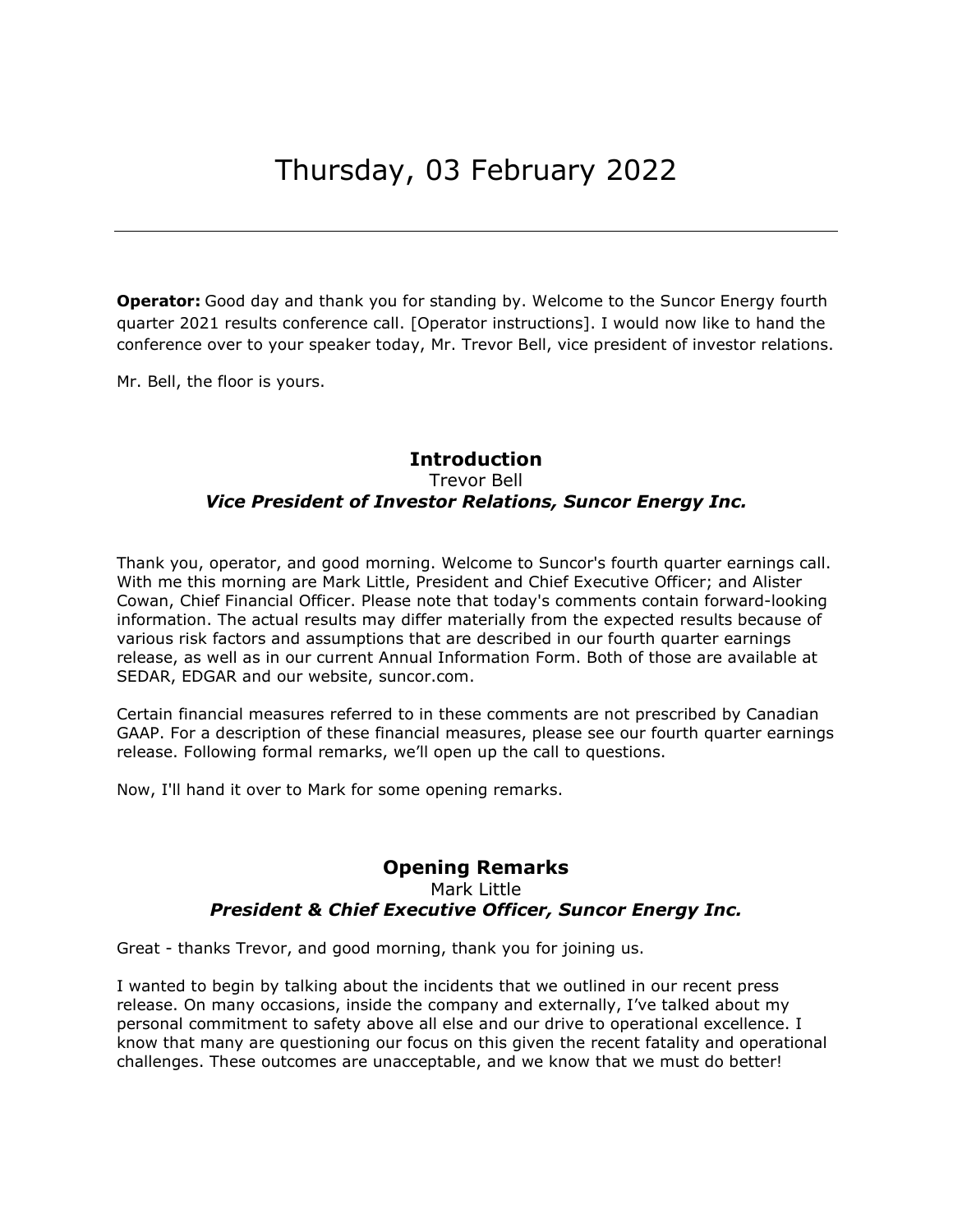I and the Suncor leadership team are deeply committed to engaging our workforce, so everyone goes home safely every single day and improving the operating performance of our company. I have a comprehensive plan endorsed by our board and we're executing this plan to address these concerns.

Despite these challenges, we had several accomplishments in the quarter:

- We delivered the best quarter of adjusted funds from operations of 3.1 billion dollars. On a per share basis this is \$2.17 per share and exceeds our previous quarterly per share record which was set in Q1 of 2014 by 11%.
- We upgraded a combined 515,000 barrels per day of synthetic crude oil which marks our third best quarterly result due to 99 and 90 percent utilization rates at Base Plant and Syncrude respectively.
- We produced 151,000 barrels per day of bitumen from our In Situ operations and Fort Hills which resumed two train operations in mid-December.
- Our E&P production of 77,000 barrels a day reflects the Golden Eagle disposition, and
- In the Downstream, we achieved nearly 800 million dollars of adjusted funds from operations with 96% refinery utilization. And once again, our Canadian refineries outperformed the Canadian refinery average utilizations.

In terms of full year results, we continued to strengthen the company by reducing our net debt by nearly 4 billion dollars. We returned nearly 4 billion dollars of cash through the doubling our dividend and share buybacks – and that's 40% of our adjusted funds from operations within the year. Based on our average 2021 average market cap, that's a 10% cash return to our shareholders.

Looking at our 2021 full year performance, Suncor generated adjusted funds from operations of 10.3 billion dollars. Our regional oil sands assets contributed record annual funds from operations of 6.9 billion, despite completing the largest maintenance program in our history.

These results reflect accretive investments including increasing the utilization of our Suncor-Syncrude interconnecting pipeline, higher volumes from Firebag debottlenecks, improved margin capture through our trading logistic capabilities and continued cash savings from reclamation using our PASS technology.

I'll now pass it to Alister to go through the quarterly financial results.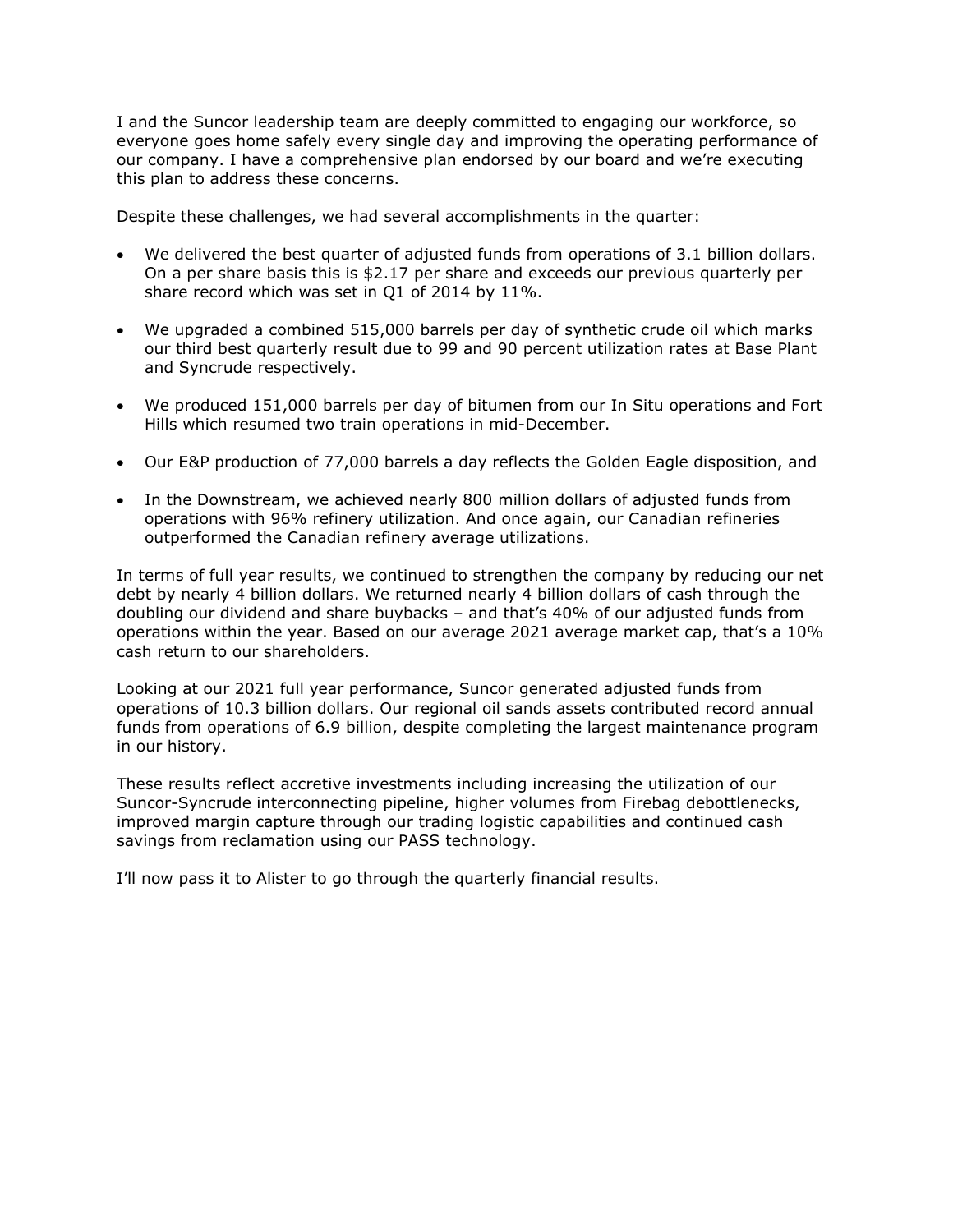## **Financial Highlights**  Alister Cowan  *Chief Financial Officer, Suncor Energy Inc.*

Thanks, Mark.

As you noted, our adjusted funds from operations per share of \$2.17 is a 11% improvement compared to our previous quarterly record. This reflects the value of our buyback program as we lowered our share count by approximately 6% during the year, acquiring and cancelling 84 million common shares at an average price of \$27.45 Cdn per share.

Let me walk through our results:

Oil Sands generated Q4 adjusted funds from operations of 2.2 billion dollars with an average realization of \$87 Cdn per barrel. On an annual basis:

- Oil Sands cash operating cost of \$25.90 per barrel for the full year ended up below the guided range while absorbing a \$1 per Giga Joule AECO increase in natural gas prices versus our original guidance assumptions, this equates to approximately \$1 per barrel on cash cost basis.
- Fort Hills 2021 cash operating cost of \$41.35 per barrel reflects a one-train operation for almost the entire year. As we look to 2022, we are targeting cash operating costs of \$25 per barrel at the mid-point with the two-train operation.
- Lastly, Syncrude's annual cash operating costs of \$35.20 per barrel was slightly above the guided range impacted by the December operational incidents. The impact of higher natural gas prices was approximately 50 cents per barrel on a cash cost basis.

E&P delivered 425 million dollars of adjusted funds from operations in the quarter reflecting an average price realization of \$102 Cdn per barrel.

Moving to our Downstream results, we generated 765 million dollars of adjusted funds from operations with a 96% refinery utilization. Although diesel demand is back to normal rates, gasoline demand was lower by 10% versus Q4 2019 due to renewed Covid restrictions in Canada, particularly in Ontario and Quebec. Early in Q4 we were able to use our upgraded Burrard terminal to export product and maintain refinery throughput given this temporary dip in domestic demand, but as you will appreciate these are lower margin barrels than our domestic retail channels. I should note the advantage our logistics infrastructure and marketing teams provided during the severe BC flooding in Q4. We were able to keep our customers supplied across BC despite significant challenges that cut off all transportation links to Vancouver from the rest of Canada. Our Burrard terminal became an import terminal for refined product into Vancouver keeping it supplied.

Our 2021 full year capital spend of 4.4 billion dollars was within the provided guidance range, but higher than our previously communicated midpoint of 4.2 billion dollars. This was due to increased spend at Syncrude and Firebag late into the year as a result of the operational issues, the earlier receipt of materials for 2022 turnarounds as we managed supply chain, and accelerated progress payments on the Cogen as milestones were achieved slightly faster than expected.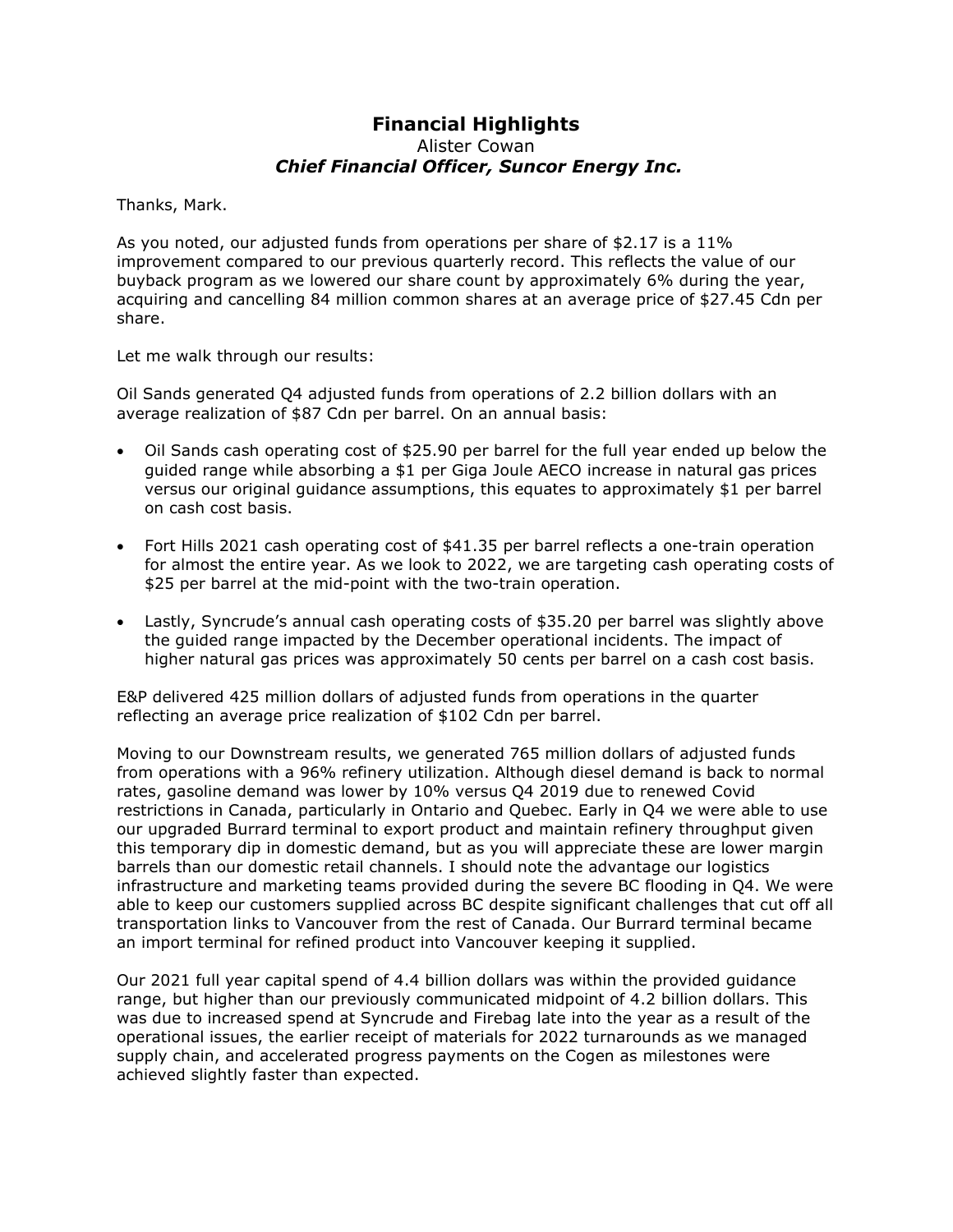In terms of shareholder returns, during the quarter – we returned 1.2 billion dollars to shareholders in the form of dividends and buybacks, and at the same time reduced our net debt by roughly 500 million dollars.

On a full year basis, we returned nearly 4 billion dollars to shareholders and repaid nearly 4 billion dollars of debt. As a result, we reduced the number of outstanding shares back to 2015 levels and returned our dividend and net debt balance back to 2019 levels.

As it relates to our guidance, our only change is to the business environment for higher commodity prices, which of course increases our cash taxes and royalty ranges slightly. We've also updated maintenance schedules for the year within Investor Relations deck.

Subsequent to the fourth quarter, Suncor's Board of Directors approved a renewal of the company's share repurchase program for up to 5% of Suncor's issued and outstanding common shares as at January 31st, 2022. This program will begin when the 2021 buyback program expires on February 7th, 2022.

I'll now pass it back to Mark for closing remarks.

## Mark Little *President & Chief Executive Officer, Suncor Energy Inc.*

Thanks, Alister.

Consistent with mines in the region, we too had some challenges in January at our mining operations, which resulted in a slower start to the year than we expected. Q1 production will reflect this softness, including a reduction in shipping rates at Syncrude, as we're accelerating some major maintenance on our hydrotreating and hydrogen assets into the quarter to maximize our full year production.

As a result, we're expecting Q1 2022 production to be consistent with Q4 2021. However, our 2022 production guidance remains intact.

As I currently look at each asset, its nameplate capacity:

- Our Base Plant upgrader carried its fourth quarter 99% utilization momentum into January,
- In Situ assets are operating over 95%,
- Syncrude is operating over at 90%, and
- We're working to stabilize Fort Hills and expect to achieve our annual production guidance for this asset.

On the cost side, we will continue to drive down the cost structure of our business by increasing our workforce productivity by our targeted 10% through implementation of enterprise-wide systems and processes, continued digitization of our operations, and capturing Syncrude synergies as we've previously communicated. This is expected to result in a year-over-year controllable cost reduction across the company.

Our capital program of 4.7 billion dollars includes investments in highly accretive economic growth at Terra Nova – slated to come online by the end of this year, In Situ well pads, 40-Mile wind farm and the Cogen at Base plant.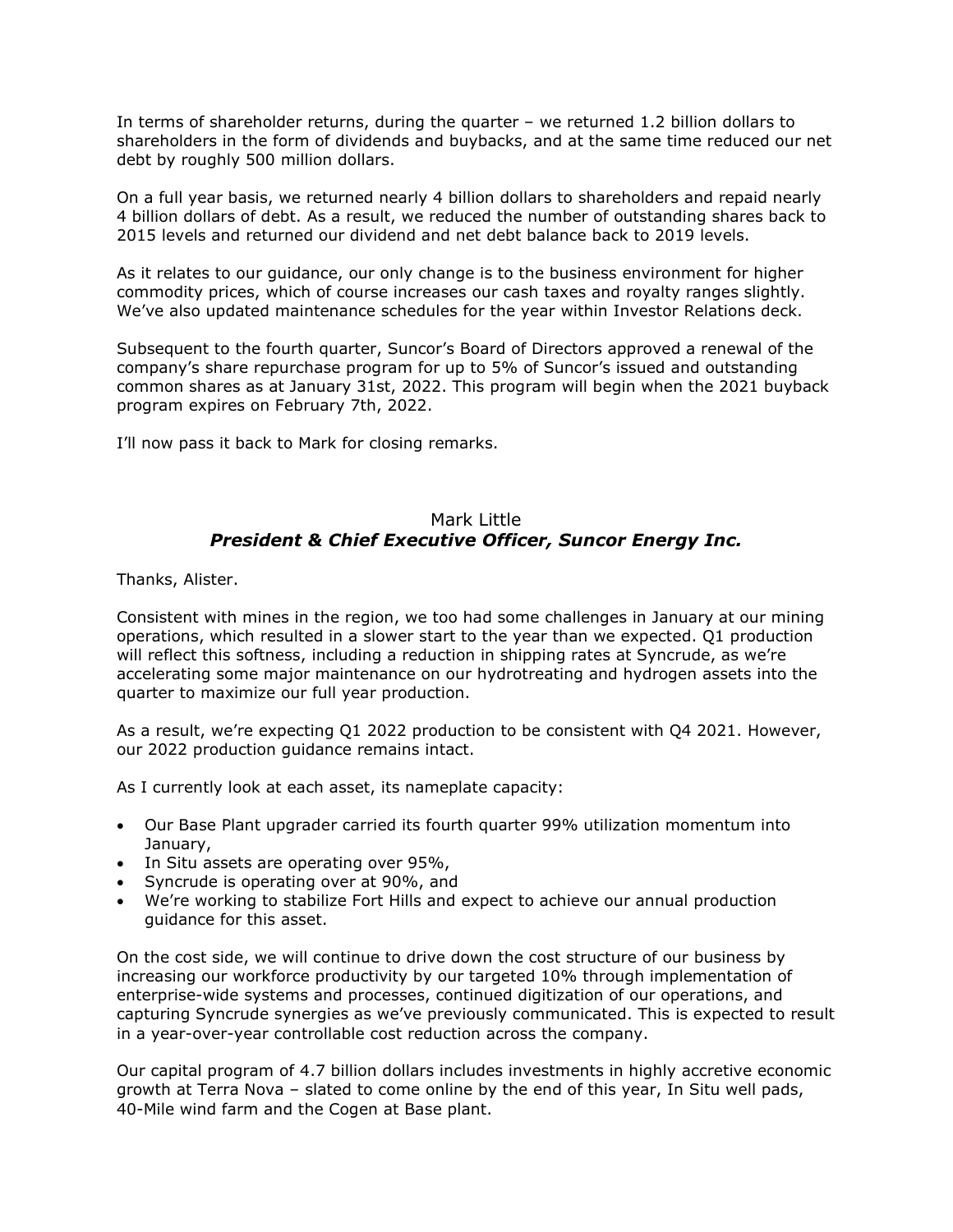At the same time, we consistently evaluate all of our assets in the portfolio. We've initiated a sales process to determine interest for our Norwegian E&P assets. We also intend to assess market interest for part of our interest in the UK Rosebank development later this year as we move closer to sanction, which is consistent with our longer-term plan for this asset.

In 2021, our capital allocation policy favored higher debt reduction bringing the balance sheet back to 2019 levels. This year we'll allocate free funds flow after the dividend and capital program evenly – so 50/50 – between share buybacks and net debt reduction, which is expected to deliver an even higher rate of shareholder returns in 2022 versus 2021.

As many are looking at the strong macro environment, Suncor is well positioned in 2022 to deliver higher production and substantial free funds flow increase with a clearly defined capital allocation framework that accelerates shareholder returns. My commitment to you is to further strengthen our operational excellence to improve Suncor's performance.

And with that, Trevor, I'll turn it back to you.

**Trevor Bell:** Thank you, Mark and Alister. I'll turn the call back to our operator to take some questions.

#### **Q&A**

**Operator:** [Operator instructions]. Our first question comes from Neil Mehta of Goldman Sachs. Your line is open.

**Neil Mehta (Goldman Sachs):** Good morning, team. And happy new year, Mark.

**Mark Little:** Thanks, Neil.

**Neil Mehta**: Mark, I quess the first question, and this is where investors have certainly been focused here over the last couple of weeks, is around the culture of safety, and I appreciated your comments here around the most recent incidents. But just talk about what mechanisms and safeguards that you're putting in place to mitigate these type of risks going forward? And also, the culture of accountability within Suncor and how you're holding your team to higher standards? Does that make sense?

**Mark Little:** Yeah. Thanks, Neil. It's obviously -- I mean, as CEO, the accountability for safety and operational excellence is with me. Like, I own this.

And so, several actions have been taken to address these concerns. In September, I realigned the leadership team to sharpen our focus at the executive level and at my leadership table on operations. And so, we brought two more long experienced operators to the table. So, I have four of the executive leadership team focused on it.

Mike MacSween is accountable for all our mines and upgrading. Shelley Powell is accountable for our In Situ and E&P business. Kris Smith is actually accountable for our refining, marketing and distribution system.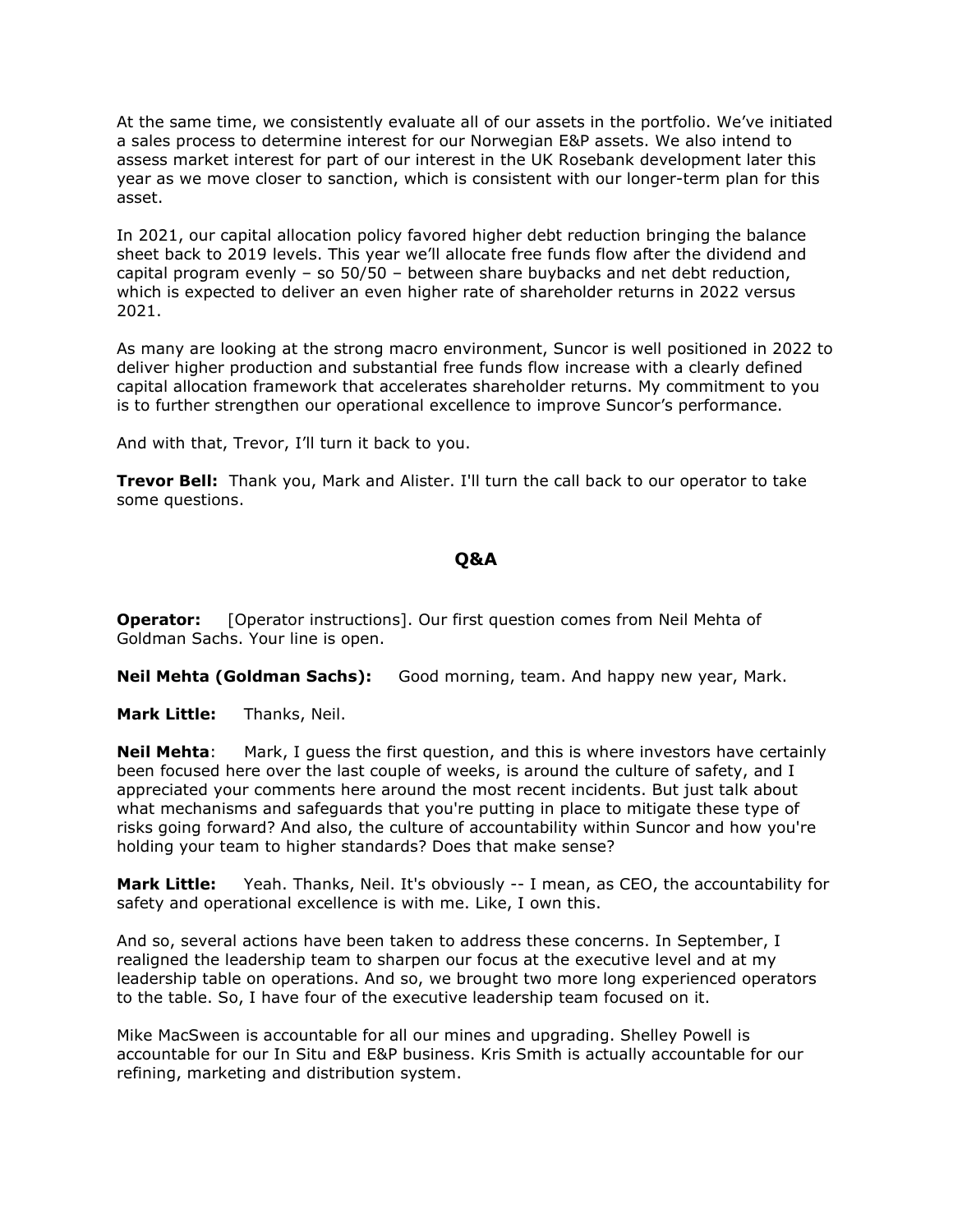And Bruno Francoeur, is accountable for the environmental health and safety, the technical excellence at the center, including things like operational risk management. Some of these are new groups that aligned with our assessment of global best practices last year. We also concluded last year, an assessment of the safety and field, particularly in mines and particularly with the contractors. And so, we completed that independent review. As a result of that, we've spent quite a bit of time reducing the prescriptive procedures, which quite frankly, we found out a lot of people are not using and following, or there was a gap between the practice and the actual procedures. And we're closing the gap with bigger engagement or more engagement with the front line. We're implementing standard risk assessments across all of our sites versus them being specific to the individual assets so that if we pick up something at one site, we can test that risk across all the other sites as well. And we're working on our culture and leadership engagement with the workforce at the front line. And finally, we have been working on this plan for a period of time, but it's just essentially got finalized, is to implement collision avoidance mitigation and fatigue management on all our mine mobile equipment.

We're expecting that to be done in the next 18 to 24 months. This is a technology that's used globally in mining, but it is not used in oil sands. And so, we'll be the first oil sands company to universally use this across all of the mines. And this is something that Teck has really helped with in providing us some of their insights from their global experience around running the mines. So that's the plan.

**Neil Mehta:** Thank you, Mark. And the follow-up is just on capital returns. You guys have been aggressive around the buyback. Obviously, reset the dividend higher. Just talk about your framework for return of capital this year and what type of cash return yield can investors expect.

**Mark Little:** Alister, do you want to talk to that?

**Alister Cowan:** Yeah, I'll take that one. Good morning, Neil. On the capital allocation, after dividends and the capex, we're allocating our free cash flow 50/50 between buybacks and debt reduction. So, we would expect to see a similar, if not higher, cash return to shareholders than you saw in 2021 based on current strip prices.

**Operator:** Thank you. Our next question comes from Greg Pardy of RBC Capital Markets. Your line is open.

**Greg Pardy (RBC Capital Markets):** Thanks. Thanks. Good morning. And Mark, thanks for all the candidness and what sounds like a very well-defined plan here as we go ahead.

Look, I'll come back to the operations in a second. I wanted to just ask you about pathways, completely shifting gears for a minute. You're a founding partner there, obviously, there's negotiations going on in terms of an investment tax credit on CCUS. So, question is kind of two-fold.

A) how is it going? And then secondly is, how big do you think you can be? I mean, we can't think of any other jurisdiction where you've now got what six companies working together like this.

**Mark Little:** Yeah, Greg. Great question, thank you. Pathways, I think, is going great. One of the things we've realized is I think we have the largest group and coalition of companies globally in our industry that are working to drive down emissions.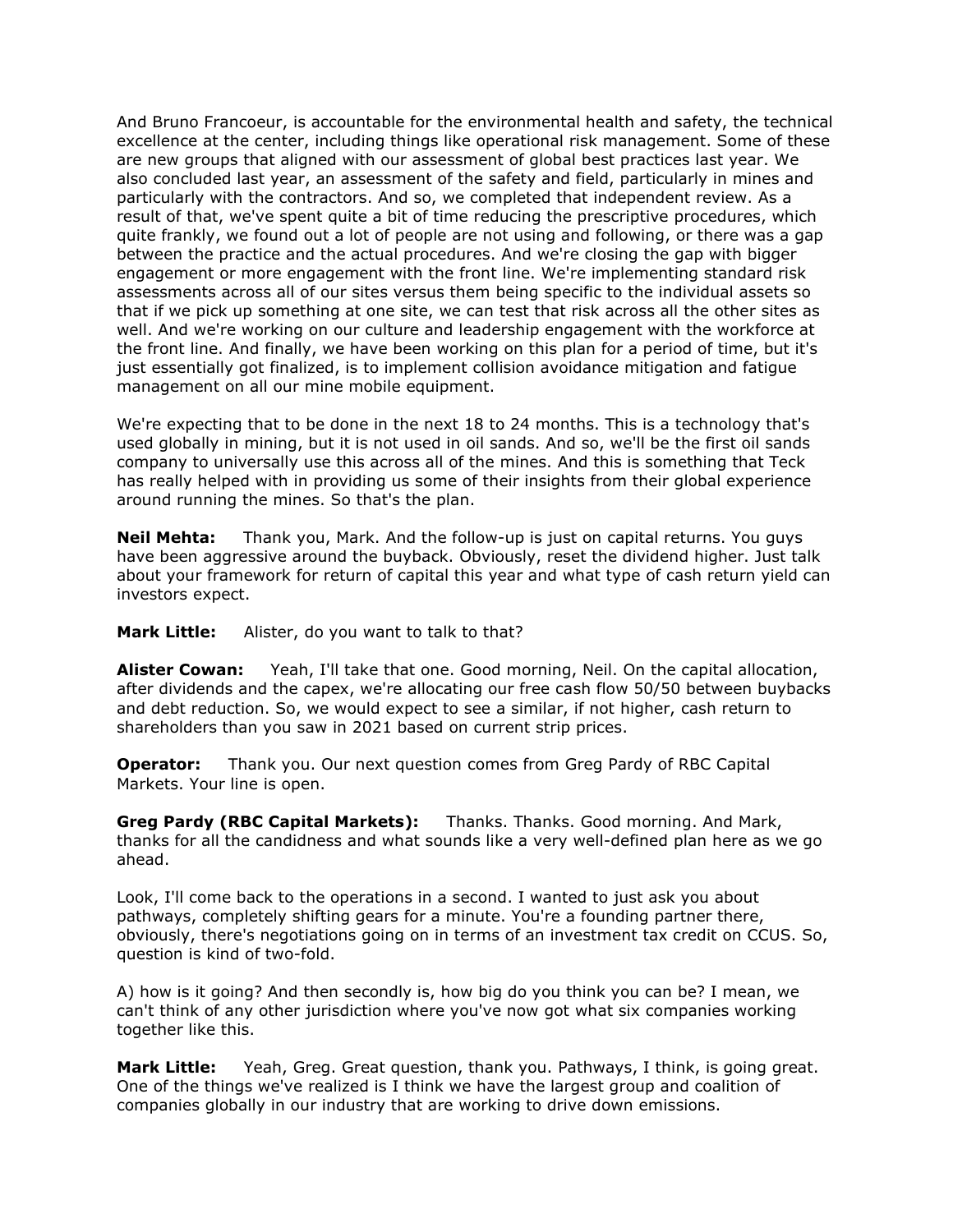So, I'm very proud to be part of the team to be able to do that. We have a plan to take the entire industry to net zero by 2050. Canada's oil sands represent about 3% of the world's production, and I think it's going well. Basically, the whole focus right now is finalizing the poor space in Alberta so we have a place to put the CO2. We're working that with the province. And, also working with the federal and provincial government for us to co-invest the returns that we're getting from the industry into driving down the emissions to not only get to net zero, but to sustain the returns for decades to come of the industry. And I think those conversations are going well, but we still have a ways to go.

**Greg Pardy:** OK. OK. Great. Here's the nitpick question.

I just want to make sure I've got you straight. So, it sounds like additional work just going on at Syncrude in terms of, I don't know whether it's overburden or maintenance, so a little softer there, I think you mentioned and then Fort Hills I think you're stabilizing. But did I hear you right sort of like overall production in first quarter similar to the fourth quarter? I just want to make sure I got that right.

**Mark Little:** Yes, it is. And I mean, some of this is the softness in the year, and some of this is we've decided to take down the hydrotreaters and hydrogen at Syncrude just to give us more run room and maximize production out of that asset in 2022.

**Greg Pardy:** OK. All good. Thanks very much, Mark.

**Mark Little:** Thanks, Greg.

**Operator:** Thank you. Our next question comes from Phil Gresh of J.P. Morgan. Your line is open.

**Phil Gresh (J.P. Morgan):** Yes. Hi, good morning. My first question is just following up a bit on Greg's question there, more specifically, on Fort Hills. Could you just elaborate a bit more on where you stand today on Fort Hills production? I mean, you talked about stabilizing and ramping, how you think about that cadence through the year, both on production, but also just on the cost side of the equation? Is this a situation where you might start higher than the guidance on cost and work your way down and exit rate may be even lower than your guidance? Because, I know you ultimately want to get to a much lower level, so just any additional thoughts on Fort Hills.

**Mark Little:** Yeah. Thanks, Phil. I mean, obviously, given the cold conditions, all the mines struggled coming in. So, Fort Hills in January we're a little bit below our annual range that we had in January, but we think we'll make this up. The operation is bouncing around a little bit quite frankly. We're kind of somewhere between 70% and 106% utilization on the assets. And, this is just getting lined out, it's getting sorted out, and actually, it's going quite well. We have full expectations that we'll meet our guidance on this asset for the year, which is 90% of nameplate capacity.

And the focus is to get to mid-20s. So, we'll be a little higher at the start of the year and a little lower at the back end. And the focus with the partners is one on the effectiveness, get the oil out of the ground. And then, secondly on efficiency, as you pointed out, around getting costs out, and both of them are getting worked actively through this. And I think we've had very good alignment with the owners on these priorities.

**Phil Gresh:** OK. Got it. Thank you. My second question just with where the net debt ended the year at about 16 million. I know in October, you had expected it be closer to 15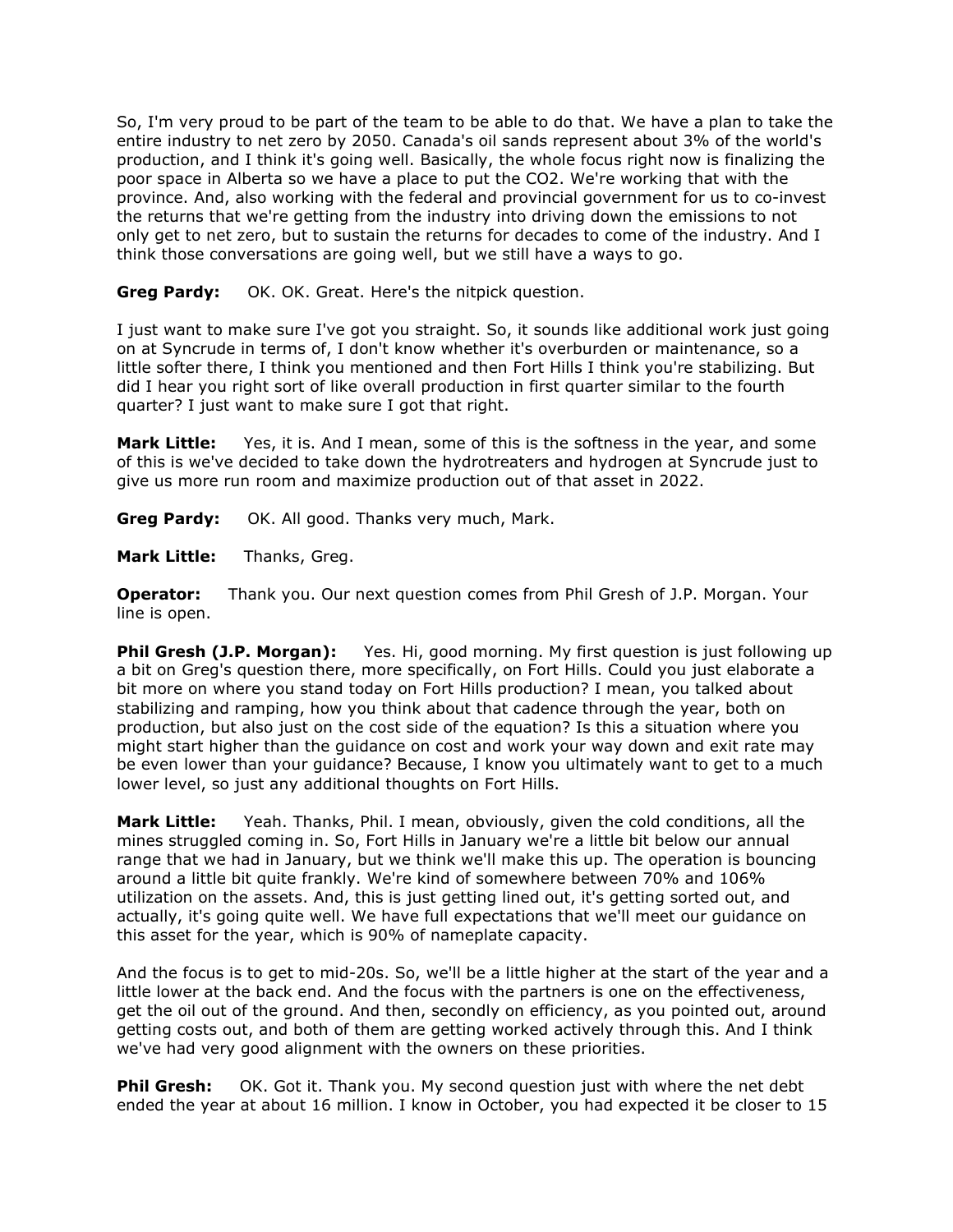billion. Obviously, I see the working capital, I don't know if the rest was December weather. But just I'd love to hear Alister's thoughts on kind of how you reconcile what you're hoping to achieve and where you finished? And then, with any of these things like working capital, does any of that reverse or is that just oil price effects? How do we think about the progression from here?

**Alister Cowan:** Yeah. Thanks, Phil. There was a couple of issues where we didn't quite get there as we expected. The first one, as you highlighted, was the issues with production at Syncrude and Fort Hills, and at Firebag starting in December that we've highlighted.

There was also a couple of cargoes in E&P that were supposed to go out at the end of the year that didn't quite get out, they only went out in the first week of January. So that impacted the number as well. And then, we had expected a slightly stronger Canadian dollar at the end of the year and that was probably a couple of hundred million dollars on our net debt. That was really the main difference between where we expected to be and where we ended up.

On the working capital, as we move through the year, if oil prices are similar to what they are today, you're not going to see a lot of movement in working capital. We do have the cash tax payment going out in February in Q1, but that's the only kind of significant change I'd expect to see in working capital.

**Phil Gresh:** Right. OK. So, as we look at '22 then, you're talking about the 50/50 in terms of the ability to reduce debt further by that incremental 50% then, that's the way we should frame that?

**Alister Cowan:** Yes.

**Phil Gresh:** Yeah. OK. Got it. Thank you.

**Operator:** Thank you. And next, we have Doug Leggate of Bank of America. Your line is open.

**Doug Leggate (Bank of America Merrill Lynch):** That's close enough. Happy new year from me as well, guys. As Alister knows, New Year in Scotland goes on until June. But I'm delighted to be on the call.

Guys, I've got two questions, if I may. Mark, I want to change type just a little bit and ask you about the international assets. Obviously, you acquired your current assets in Norway, I guess, a couple of years ago, now they're for sale. Rosebank, you've talked about. What is the thought to do the future longevity of the international assets given the oil environment, maybe an opportunistic time to think about sale and avoid that long-term abandonment, especially now you've got Buzzard 2 coming online?

**Mark Little:** Yeah. Yeah. Doug, great question. It's interesting with our E&P business. As we've said before, when you look at our oil sands production, we are super highly concentrated. You literally can drive to all our oil sands assets in two hours, you could probably drive to all of them. And so, they're very concentrated. So, we've seen this as a great diversification of kind of from a production perspective, really liquid barrels, brent price exposure and not subject to all of the infrastructure logistics that are often challenging.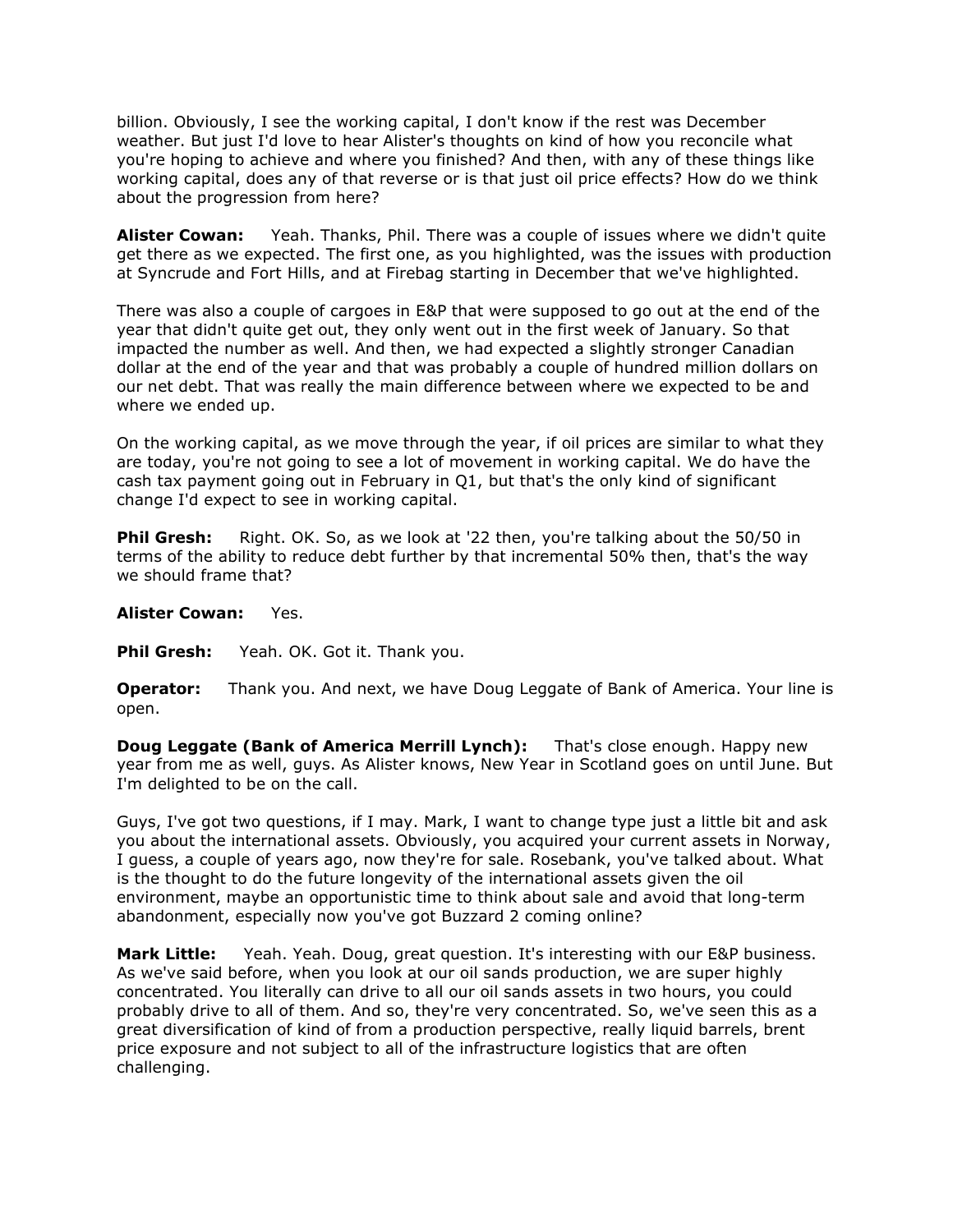That said, in Norway, we've been in Norway for a decade, exploring and such. And a lot of these developments that are going on are developments that came from that work associated with it. I think our view is that as time goes on, we continue to refine and optimize our base business. Our view was that Norway is something that we should be exploring with.

Rosebank, we really wanted to try and get clear on the development plan and the path forward. Our view was we would always step down and go down to about half of our current interest before we went to appropriation on this project. The project actually looks really good, and we think the operator is doing a good job. In the big scope of it, we obviously have continued to be active on the East Coast of Canada and in the North Sea.

The North Sea has been less significant with the sale of Golden Eagle and we'll see how it goes with Norway. But our focus is primarily in our core integrated business, and so we're testing the waters on a few of these assets.

**Doug Leggate:** Alright. We'll keep watching. I guess, my second follow-up question is slide eight is, obviously, the whole story here post the Syncrude operatorship and the trajectory you have through 2025. I don't know if I missed it, but I just wondered if you could give us an update. At the end of '21, how do you see that trajectory? Any changes? Are you comfortable still that you're on track? And maybe how much of the \$2 plus billion, the 2.15 billion free cash funds increment do you think you have now achieved a run rate at the end of '21? I'll leave it there. Thanks.

**Mark Little:** Why don't you start, Alister?

**Alister Cowan:** Yeah, OK. Thanks, Doug. If you look at 2021, we achieved roughly 465 million of the 2.15 billion -- and that really was driven out of margin capture in the upstream and the downstream business provided by our supply, trading and marketing operation. And you could see that in some of the realizations we've been able to achieve, particularly, in the downstream business.

It's a reduction in our ARO spend around treating and tailings, a couple of hundred million. As we move into 2022, we're focusing, enhancing and building on those margin enhancements, as well as we expand, particularly in the product streaming business. But we're beginning to achieve our cost reductions as we implement our enterprise-wide systems and processes in the first half of the year. So, you'll see those cost reductions coming through in the second half of the year. We're targeting on top of the 465 million we achieved last year, another 400 million in 2022.

**Mark Little:** Maybe I would just add to that. One of the things about this is we really want to make sure we keep a huge focus on this because this is the key lever for driving shareholder returns. So, Bruno Francoeur that I talked about that leads our central group is actually coordinating all of the projects in the stewardship so that we're driving strong accountability and delivering those projects and driving the cash out for them. Alister's team actually goes in and verifies that.

And our internal targets are actually greater than the \$2 billion because we know that we've essentially done \$2 billion on a risk basis. So, I think the organization is making significant progress. And the big event that we have coming up right now is really the implementing standard wide processes across the company and leveraging technology to be able to improve productivity and drive down our cost structure.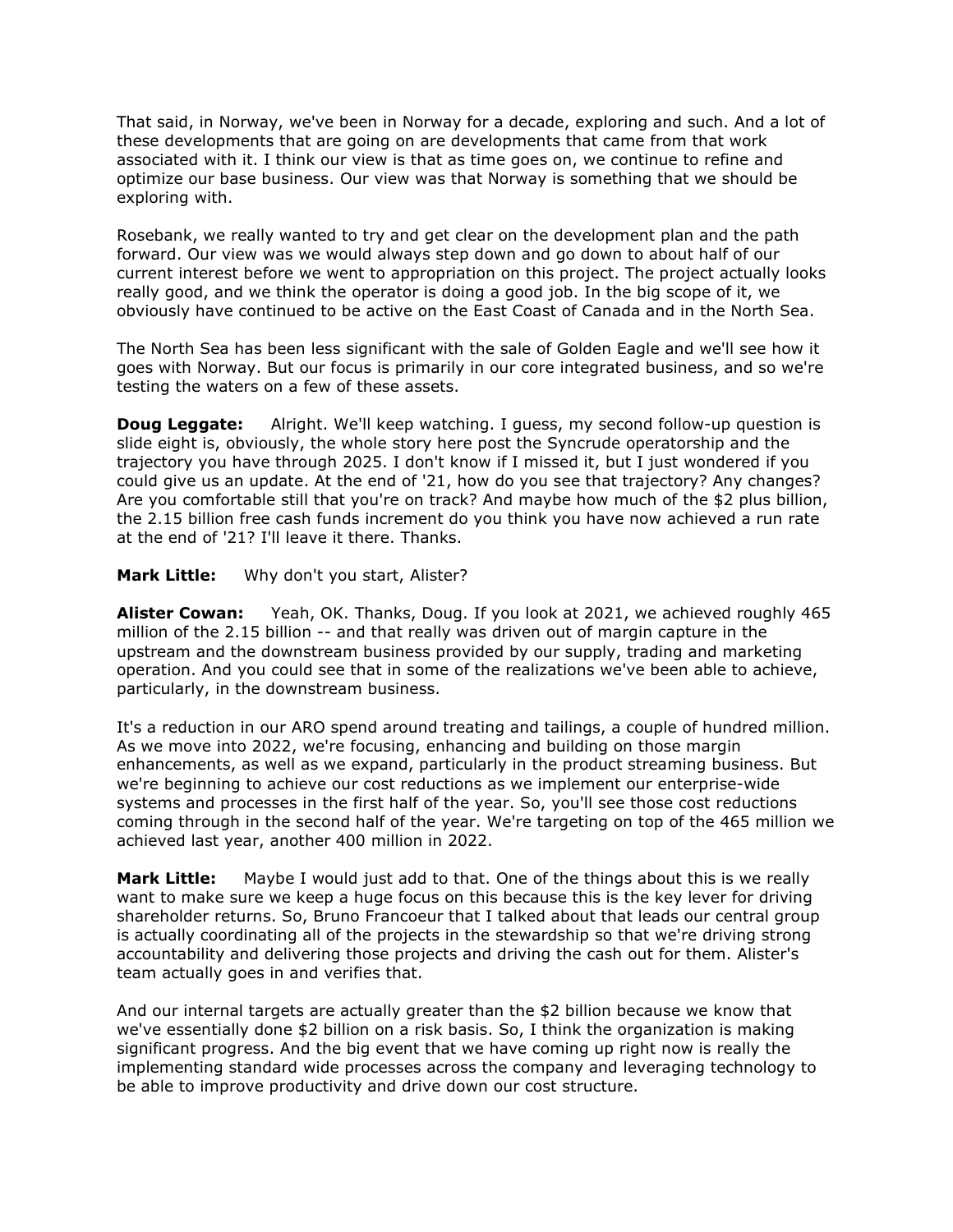**Doug Leggate:** Appreciate the answers, guys. Thank you.

**Mark Little:** Thanks, Doug.

**Operator:** Thank you. And next we have Manav Gupta of Credit Suisse. Your line is open.

**Manav Gupta (Credit Suisse):** Hey, guys. My first question is a little bit on the return on capital employed. There was a good improvement versus last year, I think you hit about 8.6. And I'm trying to understand a little bit as obviously you go forward and try and realize these incremental funds flow of 2.15, like is there a targeted return of capital employed you want to achieve in the next three years or five years? If you could give us some guidance or where you would like this number to eventually be in the next three to four years?

**Mark Little:** Yeah, Manav. Thanks for the question. I mean, our focus is to get this number to 12-15%. We're doing it through optimizing the business. We're doing it through investing in projects that are going to get us a 15 plus return associated with it, but that's what we're targeting.

**Manav Gupta:** Perfect. And a quick question here, a follow-up on Fort Hills. As you stabilize operations, as you bring down the op cost to increase the attractiveness of this asset, is there a desire somewhere to own a little more of it? I mean, there is a willing seller in one of your partners. Would the company consider increasing ownership at the right price?

**Mark Little:** Yeah. Manav, what we've -- I think we've been very consistent in saying that when we do M&A, they have to be good-quality assets. They have to be worth more in our hands than the way they're held today. And thirdly, it needs to be accretive to our shareholders. So, are we open to do an M&A? Yes, we are. It just needs to be at the right price. You can apply that to a number of assets in our portfolio. The best part of this is we feel like our current portfolio of assets is complete. We don't have any major gaps, and so we don't have to do any M&A. So, we're only going to do it if this makes imminent sense for the shareholder.

**Manav Gupta:** Perfect. And the last very quick one is, you mentioned during 4Q there were lockdowns in Canada, gasoline demand did go down 10% versus '19. Are we seeing a rebound of that? Because your refining is generally a big strength of yours. So, if those lockdowns are abating, is there a possibility that gasoline demand does make a full recovery here maybe in the first half of 2022? And I'll leave it there.

**Mark Little:** Yeah. Manav, I think actually in January they got worse, not better, unfortunately. But the beauty of it is, I would say, and particularly Alister talked about Ontario and Quebec, that's particularly true in Ontario and Quebec. But you know, our view is, and you look at the jurisdictions in Canada, it looks like all of these lockdowns are rapidly coming to an end or it's certainly getting less constraining.

And so, we're starting to see demand coming back already. And we're expecting to see, as you get out to mid-year, normal demand. So, we think this year will be much stronger demand in Canada than what we saw last year.

**Manav Gupta:** Thank you for taking my questions.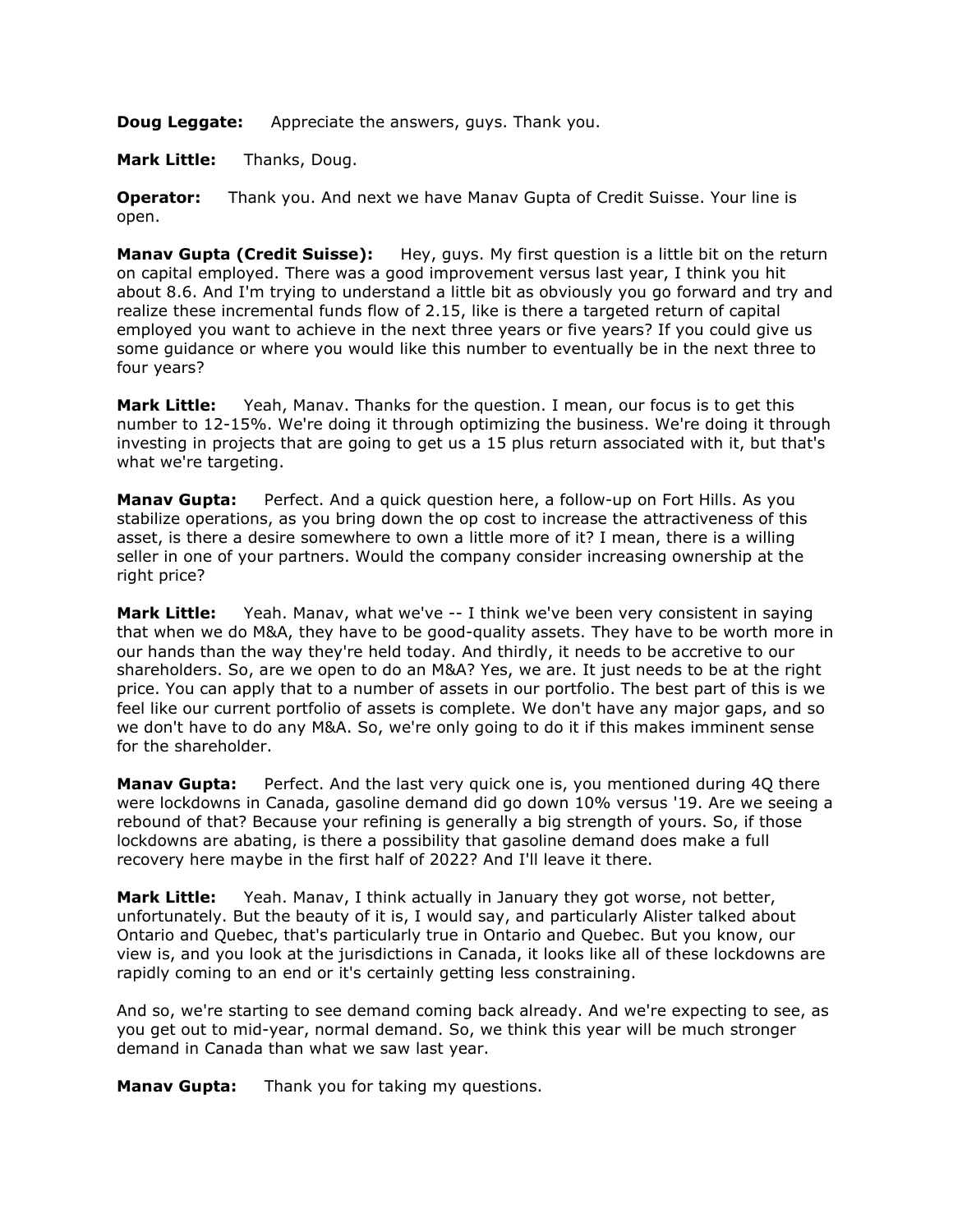**Operator:** Thank you. And next, we have Dennis Fong of CIBC World Markets. Your line is open.

**Dennis Fong (CIBC World Markets):** Good morning and thank you for taking my questions. The first one maybe is directed toward Alister. It's really just around idea of capital structure and obviously such a large focus on the capital allocation between debt repayment and the share buyback. In our expectations, you'll be able to reach that 12-15 billion target closer to year end of this year given the higher commodity prices happen to be. Just wanted to understand how aggressively you want to pursue the 9-12 by 2030 kind of after you hit kind of this 12-15 billion target?

**Alister Cowan:** Yeah. Thanks, Dennis. If you look at our capital allocation, I mean, it's predicated on having a strong balance sheet. We think that's very important for this industry as we go forward, and we want to be -- have a leading balance sheet in the industry.

We want to be able to grow our dividend and a low breakeven around the \$35 WTI that we've priced, we've talked about, but then we also want to be able to return cash to shareholders through a significant buyback program. And you see us execute on that during the last year, and we'll continue to do so in 2022. We set our debt targets, a 2025 target. And I would agree with you that we have the opportunity to accelerate both buybacks and debt reduction with higher oil prices, and we'll be taking advantage of that in certainly this year and going forward.

We will continue to drive the debt down if the price allows us to do that in an accelerated basis. So, we're not stopping when we hit the 12 to 15. We'll continue on to our 2030 target. And if we get there earlier, I would be very happy to see we get there earlier.

**Dennis Fong:** Great. Great. And then, the second question that I have is maybe just a follow-on to that, the 2.15 billion of free funds flow rollout. I know that you indicated back with Q3 results the kind of realizations of 465 million in 2021, as well as another approximately 400 million here in 2022, of realizations of that.

If we look at the schedule that you outlined at your investor day, there's maybe another 500-odd million potentially namely from Forty Mile coming online, mine optimization, as well as the implementation of digital. That, coupled with the accelerated debt repayment, how should we be then thinking about the dividend level, as I know that that was one of the major considerations when you doubled your dividend back in Q3?

**Mark Little:** Yeah. When -- and Dennis, thanks for that. It's interesting. I mean, when we originally doubled our dividend, I think we said like essentially, we were catching it up to debt reduction and share buybacks. We were kind of working on what we said at our investor day, our 2023 numbers for some of those pieces associated with it. So, we gave 75% of what we had talked about achieving by 2025. Obviously, the macro environment has changed a lot. Everything is getting accelerated from debt repayments, share buybacks, as well as the dividend. And so, you know, this is something that the board continues to work out.

Of course, we're working to continue to achieve what we set as our 2025 targets. We're just expecting it to get accelerated. And the faster we go on our debt metrics and stuff, the better chance we have on achieving further increases in dividends. Alister, do you have anything to add to that?